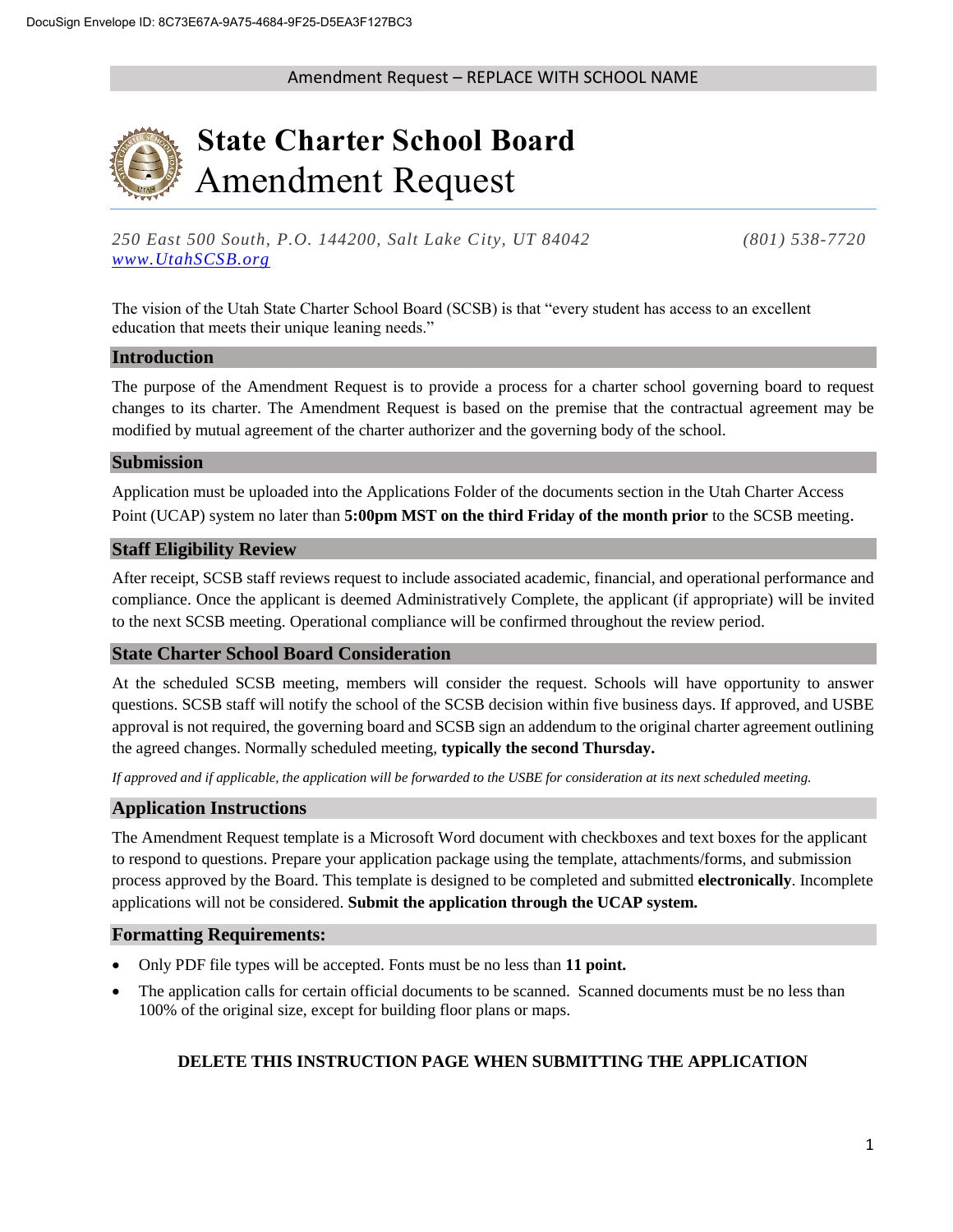## **Applicant Assurances**

*Print this sheet, complete and sign the spaces at the bottom, scan, and attach to the electronic application.* 

*The Board President must sign the following agreement prior to submitting the application package.*

*Should the agreement be signed by someone other than the current Board President, the application package will be deemed Administratively Incomplete.*

School Name: St. George Academy

The Applicant certifies all information contained in this application is complete and accurate, realizing that any misrepresentation could result in disqualification from the Amendment Request process or revocation after award.

The Applicant understands that applications must uploaded into the UCAP system no later than the third Friday of the month preceding the month of the requested SCSB meeting and that incomplete applications will not be considered.

The Applicant acknowledges that all information presented in the application package, if approved, may become part of the charter to be used for accountability purposes throughout the term of the charter.

The Applicant acknowledges that the charter school governing board is subject to all Utah statutes regarding charter schools as well as all relevant federal, state and local laws, and requirements, and should comply such.

The Applicant acknowledges that the most current academic and compliance data will be provided to the SCSB for its consideration of the application.

The applicant acknowledges that prior to inclusion on the agenda, the SCSB recommends charter school governing boards schedule an appointment with SCSB staff to discuss the request and provide clarification to any staff questions.

Neil Walter

DocuSigned by:

Name of Board President Signature of Board President /Date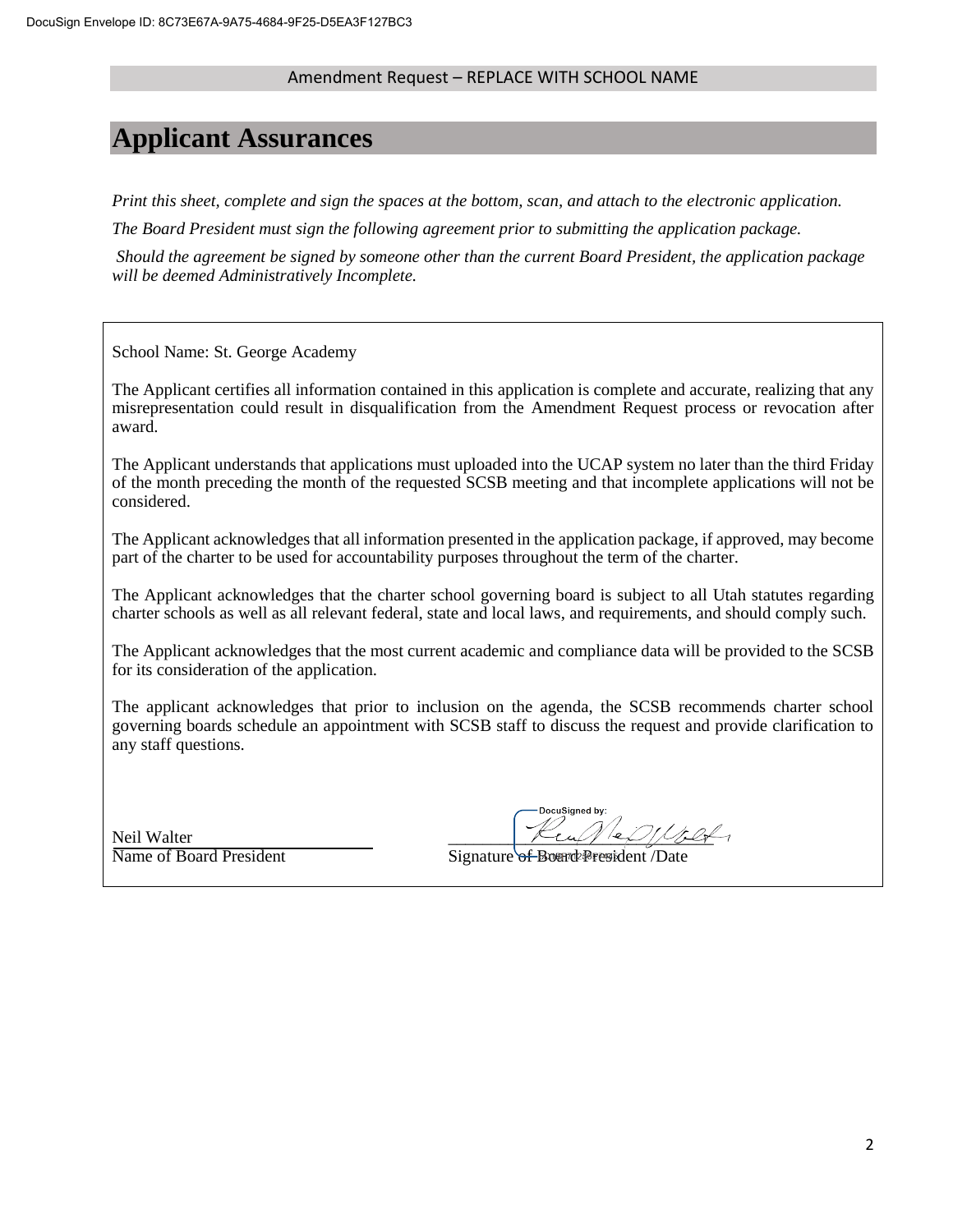## **School Entity Information**

Name of School: **St. George Academy**

Name of School Administrator: **Christy Hall**

Contact Information for School: chall@stgacademy.org

*Below, list the names and positions of all current Board Members (officers, members, directors, partners), and their positions. Also list any other current charters in which they act as a corporate principal or charter representative. Add rows as necessary.*

| <b>Name</b>        | <b>Position</b>               | <b>All Charter Affiliations</b> |
|--------------------|-------------------------------|---------------------------------|
| Neil Walter        | <b>Board President</b>        |                                 |
| Amijo Comeford     | Academic Committee            |                                 |
| Math Smith-Lahrmen | Academic Committee            |                                 |
| Shane Laroia       | <b>Audit Committee Chair</b>  |                                 |
| Dee Wilson         | <b>Public Relations Chair</b> |                                 |
| Carol Vallejo      | Governance Committee          |                                 |

## **Contractual Charter Agreement Goals**

List the school's contractual goals.

## **Required Attachments**:

 If the school is *not* meeting all its charter contractual agreement goals, then include the governing board's corrective action plan. (Corrective action plan limited to two pages.)

# **Requested Amendment(s) to Charter**

- 1. Complete as many sections as apply.
- 2. Provide requested details and supporting documentation as outlined for each amendment requested.

☐*Change to curricular or instructional emphasis, including educational program or methods of instruction.*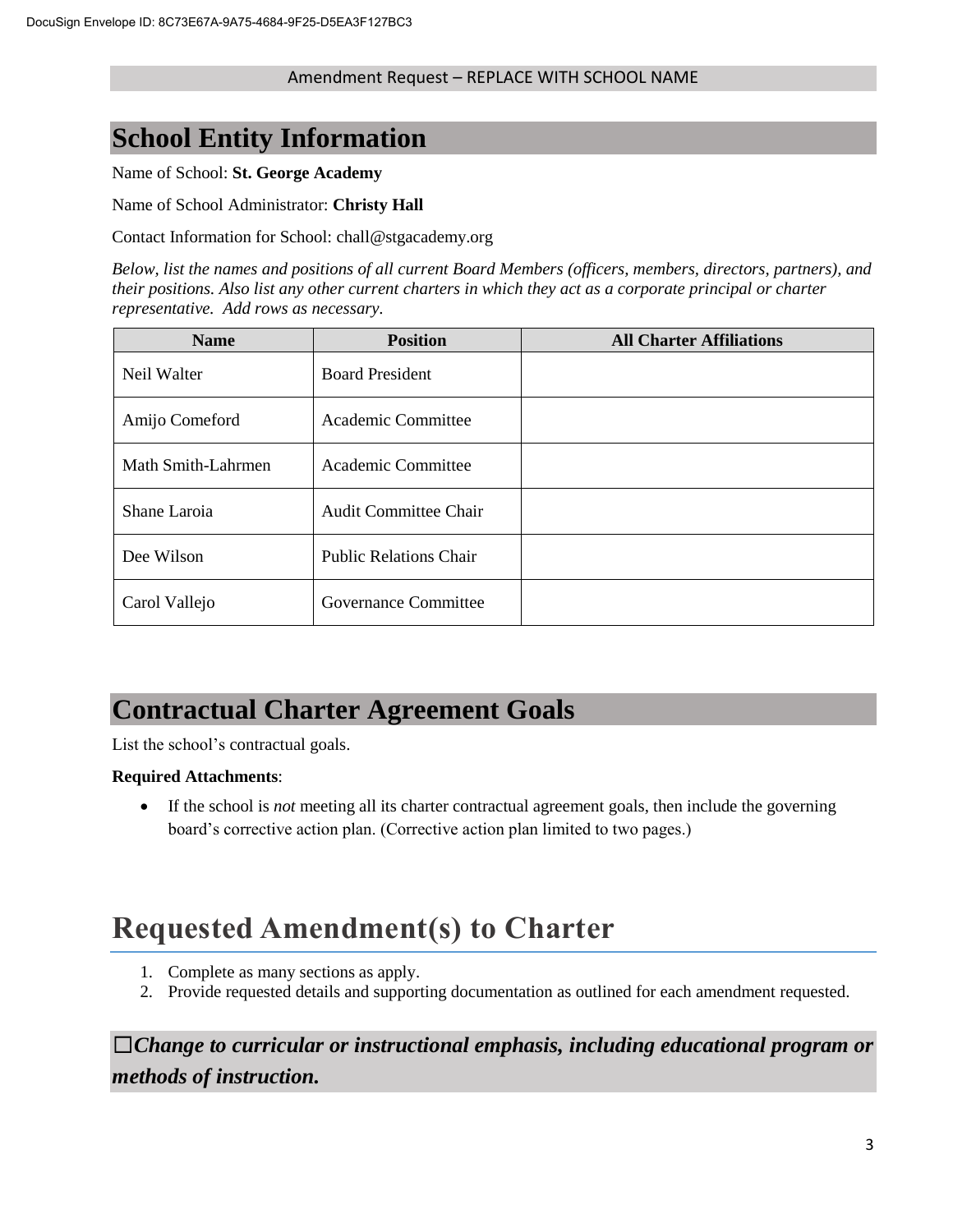## **Required Attachments**:

- *A redline version showing new additions and removed language in educational program or methods of instruction.*
- Documentation of new, evidence-based choice, as well as anticipated improvement in student *performance*.

## ☐*Relocating to a new school district or municipality.*

*Operational schools:* Describe the decision to move and the projected impact on enrollment. Click or tap here to enter text.

## **Required Attachments**:

- Supporting evidence for decision.
- Minutes from the board meeting where parents and student provided feedback.

## *Planning year schools:*

## **Required Attachments**:

- Detailed market analysis of newly proposed location.
- Corresponding capital facility plan.
- Revised budget for the planning year and first three operational years.

## ☐*Articulation agreement.*

Describe the purpose for the articulation agreement. Click here to enter text.

## **Required Attachments**:

• Provide a copy of the school's proposed articulation agreement signed by all participating charter school(s).

## ☐*Change to effectiveness goals, performance measures, or accountability plan.*

## **Required Attachments**:

- Redline version showing new additions and removed language in contractual agreement performance measures.
- Provide supporting documentation for the requested change.

## ☐*Postponement of opening year.*

Describe the reason for postponing the school's opening year. Click here to enter text.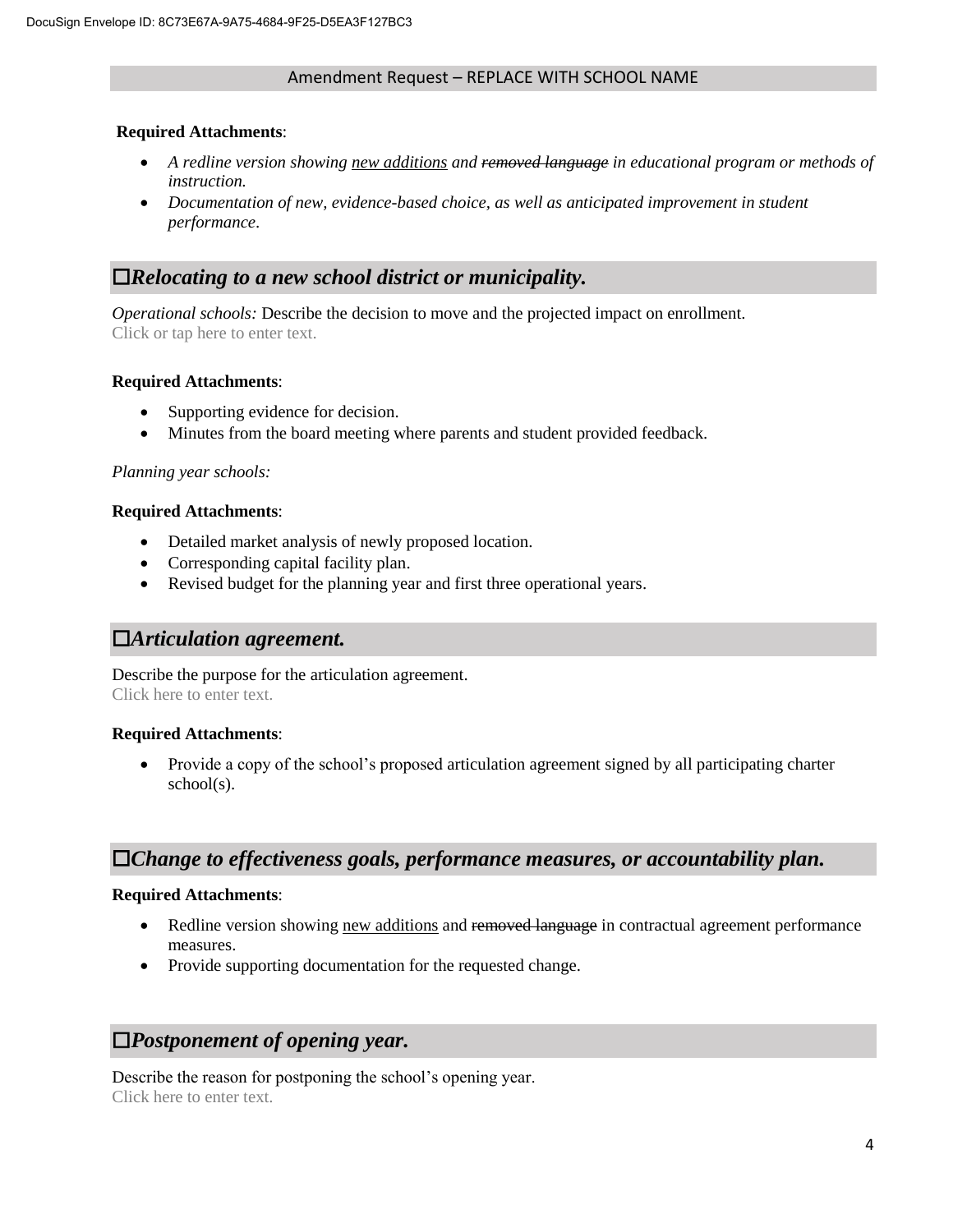## **Required Attachments**:

• Include additional supporting documentation as necessary.

## ☒*Change to Bylaws, Articles of Incorporation, or contractual agreement specific to number of board members or board member election / appointment process.*

## **Required Attachments**:

A redline version showing new additions and removed language in Bylaws.

## ☐*Removal of original application sections – not applicable to Exhibit A contracts*

## **Required Attachments**:

- A redline version showing new additions and removed language, or
- If completely rewritten, the new policy or procedure with new effective date, indicating superseding of previous policy or procedure.
- Excerpt from board minutes at which policy was approved

*NOTE: Policies, procedures, and minutes can be provided through a specific hyperlink to the exact policy, procedure, or minutes.* 

*Examples:* 

- Job descriptions for educators and administration, including business administrator
- Selection of Education Service Providers
- Financial performance and sustainability goals
- Board performance and stewardship goals
- Student achievement levels for assessments no longer required by USBE (e.g., end of level CRT, IOWA, DWA, etc.)
- Acceptable use and social media policy
- Extra-curricular activities and fee schedules

*NOTE: SCSB staff will review policy or procedure for compliance with state law and board rule.* 

## ☐*Change to School Mission or Purpose(s)*

Describe the process the governing board followed when making this decision, as well as why a change to mission and/or purpose(s) is necessary for the governing board to meet the terms and conditions in its contractual agreement.

Click here to enter text.

## **Required Attachments**:

*A redline version showing new additions and removed language in school mission and/or purpose(s).*